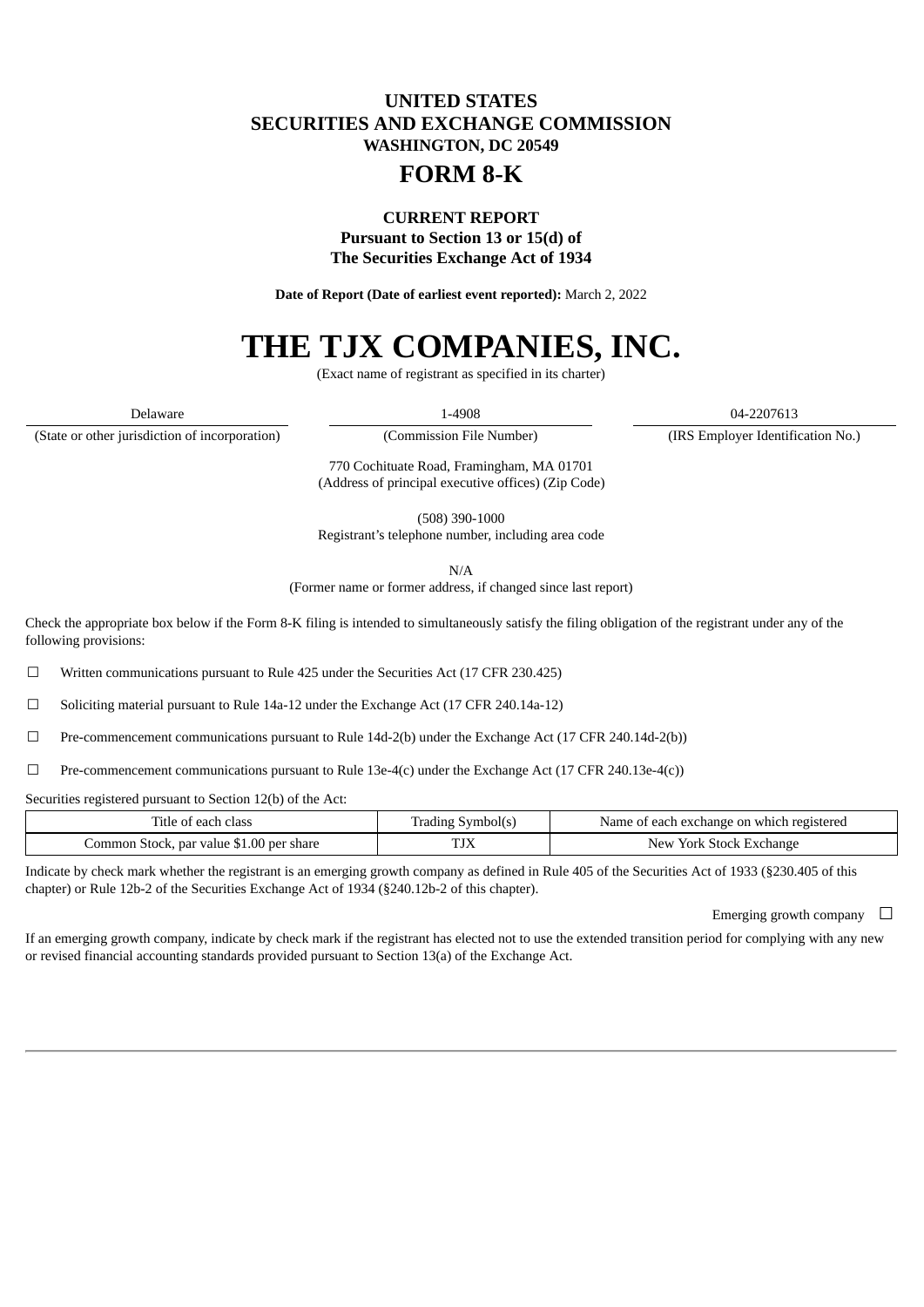#### **Item 8.01 Other Events.**

Given the recent Russian invasion on Ukraine, The TJX Companies, Inc. (TJX) has committed to divesting its equity ownership in Familia in support of the people of Ukraine. As of March 2, 2022, Doug Mizzi and Scott Goldenberg have resigned from their director and observer positions, respectively, on Familia's Board of Directors, effective immediately.

As a result of this commitment to divest, TJX may recognize an investment loss when its Familia position is sold. Prior to a sale, TJX may be required to record an impairment charge if the fair value of its Familia investment declines below its carrying value on the balance sheet.

TJX invested \$225 million for a 25% non-controlling, minority interest in privately held Familia in November of 2019. Familia, domiciled in Luxembourg, is an off-price retailer of apparel and home fashions with more than 400 stores in Russia.

TJX accounts for its investment in Familia using the equity method of accounting. As of January 29, 2022, the carrying value of TJX's investment in Familia was \$186 million, which reflects the revaluing of the investment from Russian rubles to the U.S. dollar, resulting in a cumulative translation loss and reducing the carrying value of TJX's investment by approximately \$40 million.

TJX does not have any sales in Russia or Ukraine.